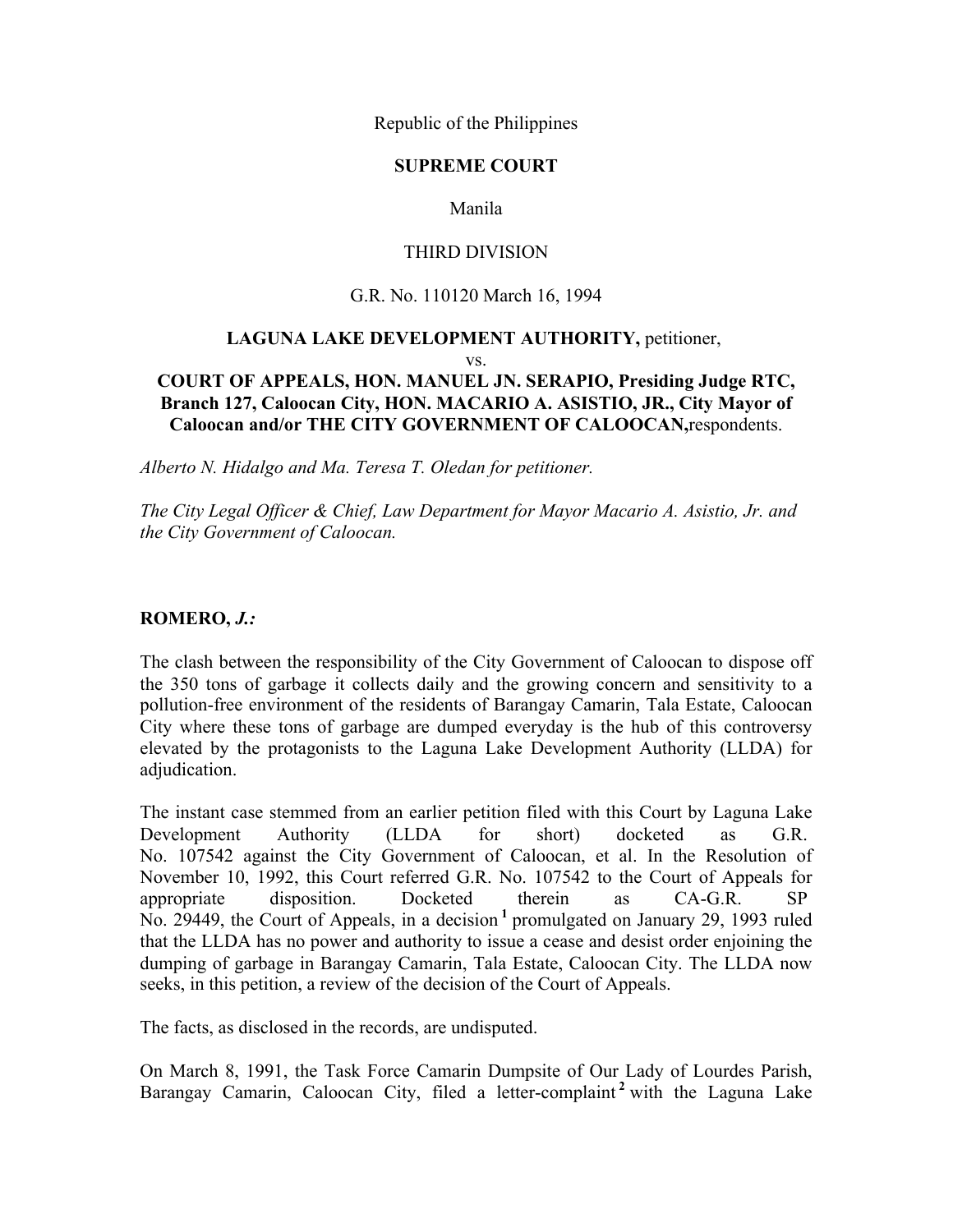Development Authority seeking to stop the operation of the 8.6-hectare open garbage dumpsite in Tala Estate, Barangay Camarin, Caloocan City due to its harmful effects on the health of the residents and the possibility of pollution of the water content of the surrounding area.

On November 15, 1991, the LLDA conducted an on-site investigation, monitoring and test sampling of the leachate **<sup>3</sup>** that seeps from said dumpsite to the nearby creek which is a tributary of the Marilao River. The LLDA Legal and Technical personnel found that the City Government of Caloocan was maintaining an open dumpsite at the Camarin area without first securing an Environmental Compliance Certificate (ECC) from the Environmental Management Bureau (EMB) of the Department of Environment and Natural Resources, as required under Presidential Decree No. 1586, **<sup>4</sup>** and clearance from LLDA as required under Republic Act No. 4850, **<sup>5</sup>** as amended by Presidential Decree No. 813 and Executive Order No. 927, series of 1983. **<sup>6</sup>**

After a public hearing conducted on December 4, 1991, the LLDA, acting on the complaint of Task Force Camarin Dumpsite, found that the water collected from the leachate and the receiving streams could considerably affect the quality, in turn, of the receiving waters since it indicates the presence of bacteria, other than coliform, which may have contaminated the sample during collection or handling. **<sup>7</sup>** On December 5, 1991, the LLDA issued a Cease and Desist Order **<sup>8</sup>** ordering the City Government of Caloocan, Metropolitan Manila Authority, their contractors, and other entities, to completely halt, stop and desist from dumping any form or kind of garbage and other waste matter at the Camarin dumpsite.

The dumping operation was forthwith stopped by the City Government of Caloocan. However, sometime in August 1992 the dumping operation was resumed after a meeting held in July 1992 among the City Government of Caloocan, the representatives of Task Force Camarin Dumpsite and LLDA at the Office of Environmental Management Bureau Director Rodrigo U. Fuentes failed to settle the problem.

After an investigation by its team of legal and technical personnel on August 14, 1992, the LLDA issued another order reiterating the December 5, 1991, order and issued an Alias Cease and Desist Order enjoining the City Government of Caloocan from continuing its dumping operations at the Camarin area.

On September 25, 1992, the LLDA, with the assistance of the Philippine National Police, enforced its Alias Cease and Desist Order by prohibiting the entry of all garbage dump trucks into the Tala Estate, Camarin area being utilized as a dumpsite.

Pending resolution of its motion for reconsideration earlier filed on September 17, 1992 with the LLDA, the City Government of Caloocan filed with the Regional Trial Court of Caloocan City an action for the declaration of nullity of the cease and desist order with prayer for the issuance of writ of injunction, docketed as Civil Case No. C-15598. In its complaint, the City Government of Caloocan sought to be declared as the sole authority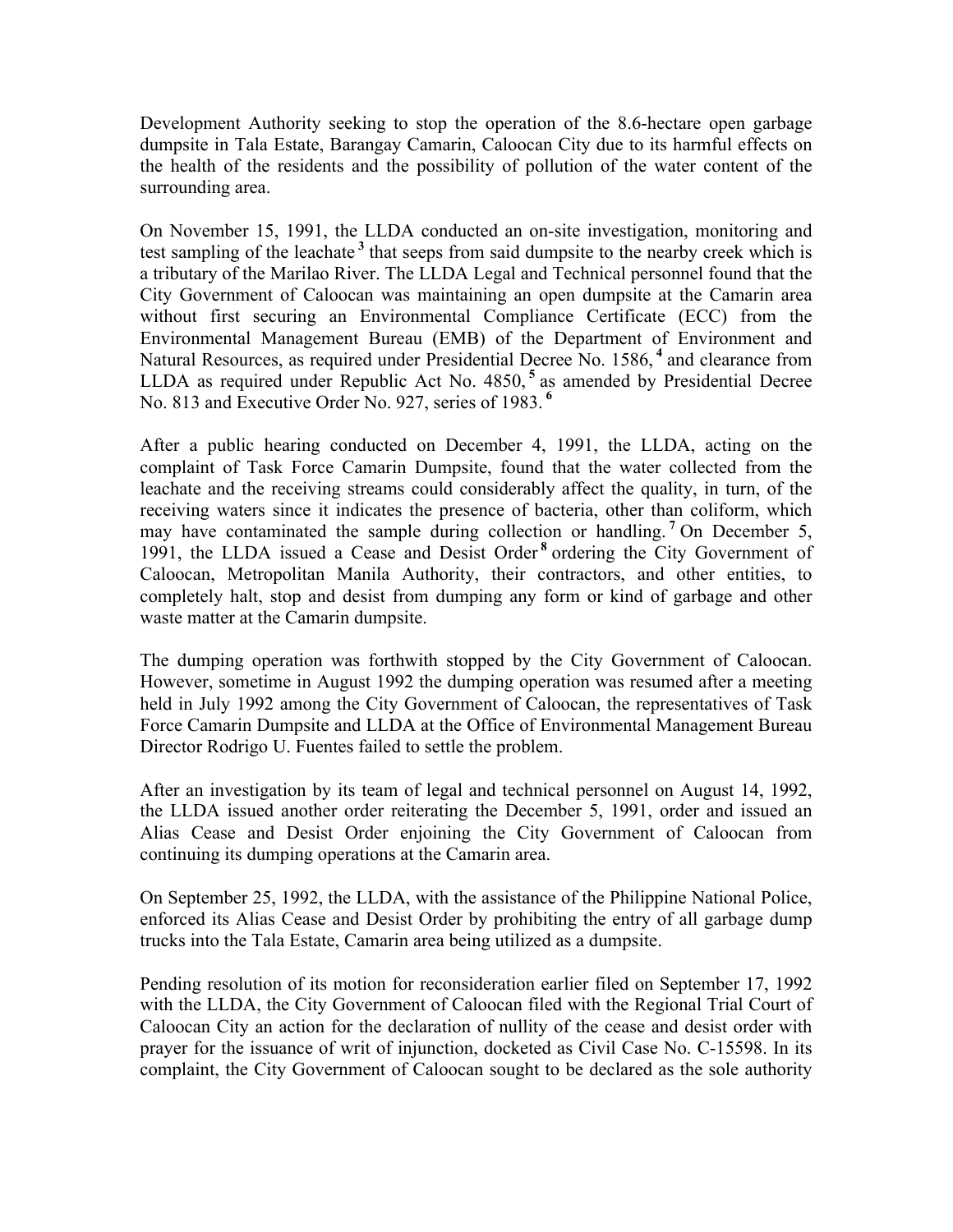empowered to promote the health and safety and enhance the right of the people in Caloocan City to a balanced ecology within its territorial jurisdiction. **<sup>9</sup>**

On September 25, 1992, the Executive Judge of the Regional Trial Court of Caloocan City issued a temporary restraining order enjoining the LLDA from enforcing its cease and desist order. Subsequently, the case was raffled to the Regional Trial Court, Branch 126 of Caloocan which, at the time, was presided over by Judge Manuel Jn. Serapio of the Regional Trial Court, Branch 127, the pairing judge of the recently-retired presiding judge.

The LLDA, for its part, filed on October 2, 1992 a motion to dismiss on the ground, among others, that under Republic Act No. 3931, as amended by Presidential Decree No. 984, otherwise known as the Pollution Control Law, the cease and desist order issued by it which is the subject matter of the complaint is reviewable both upon the law and the facts of the case by the Court of Appeals and not by the Regional Trial Court. **<sup>10</sup>**

On October 12, 1992 Judge Manuel Jn. Serapio issued an order consolidating Civil Case No. C-15598 with Civil Case No. C-15580, an earlier case filed by the Task Force Camarin Dumpsite entitled "Fr. John Moran, et al. vs. Hon. Macario Asistio." The LLDA, however, maintained during the trial that the foregoing cases, being independent of each other, should have been treated separately.

On October 16, 1992, Judge Manuel Jn. Serapio, after hearing the motion to dismiss, issued in the consolidated cases an order **<sup>11</sup>** denying LLDA's motion to dismiss and granting the issuance of a writ of preliminary injunction enjoining the LLDA, its agent and all persons acting for and on its behalf, from enforcing or implementing its cease and desist order which prevents plaintiff City of Caloocan from dumping garbage at the Camarin dumpsite during the pendency of this case and/or until further orders of the court.

On November 5, 1992, the LLDA filed a petition for *certiorari*, prohibition and injunction with prayer for restraining order with the Supreme Court, docketed as G.R. No. 107542, seeking to nullify the aforesaid order dated October 16, 1992 issued by the Regional Trial Court, Branch 127 of Caloocan City denying its motion to dismiss.

The Court, acting on the petition, issued a Resolution **<sup>12</sup>** on November 10, 1992 referring the case to the Court of Appeals for proper disposition and at the same time, without giving due course to the petition, required the respondents to comment on the petition and file the same with the Court of Appeals within ten (10) days from notice. In the meantime, the Court issued a temporary restraining order, effective immediately and continuing until further orders from it, ordering the respondents: (1) Judge Manuel Jn. Serapio, Presiding Judge, Regional Trial Court, Branch 127, Caloocan City to cease and desist from exercising jurisdiction over the case for declaration of nullity of the cease and desist order issued by the Laguna Lake Development Authority (LLDA); and (2) City Mayor of Caloocan and/or the City Government of Caloocan to cease and desist from dumping its garbage at the Tala Estate, Barangay Camarin, Caloocan City.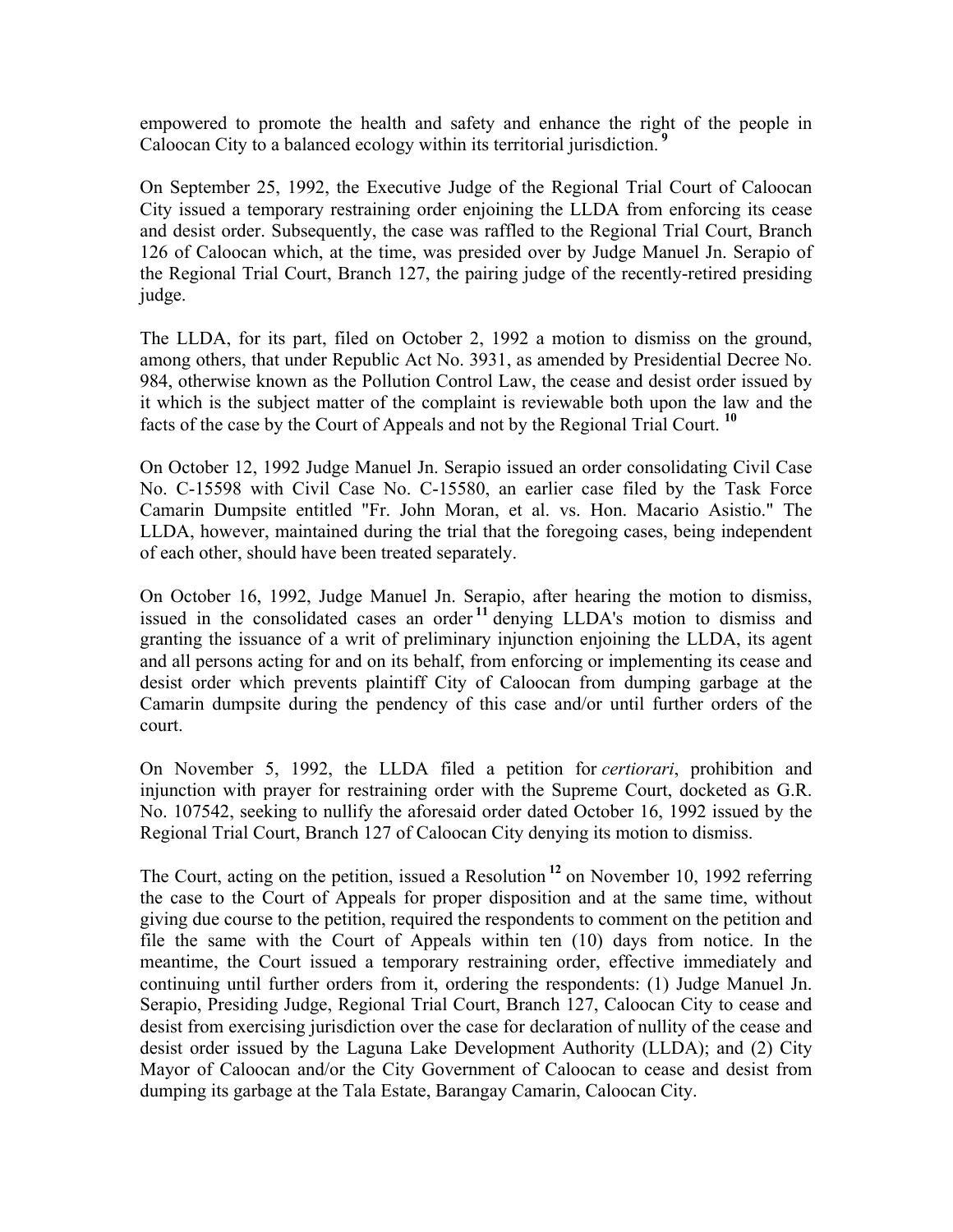Respondents City Government of Caloocan and Mayor Macario A. Asistio, Jr. filed on November 12, 1992 a motion for reconsideration and/or to quash/recall the temporary restraining order and an urgent motion for reconsideration alleging that ". . . in view of the calamitous situation that would arise if the respondent city government fails to collect 350 tons of garbage daily for lack of dumpsite (i)t is therefore, imperative that the issue be resolved with dispatch or with sufficient leeway to allow the respondents to find alternative solutions to this garbage problem."

On November 17, 1992, the Court issued a Resolution **<sup>13</sup>** directing the Court of Appeals to immediately set the case for hearing for the purpose of determining whether or not the temporary restraining order issued by the Court should be lifted and what conditions, if any, may be required if it is to be so lifted or whether the restraining order should be maintained or converted into a preliminary injunction.

The Court of Appeals set the case for hearing on November 27, 1992, at 10:00 in the morning at the Hearing Room, 3rd Floor, New Building, Court of Appeals. **<sup>14</sup>** After the oral argument, a conference was set on December 8, 1992 at 10:00 o'clock in the morning where the Mayor of Caloocan City, the General Manager of LLDA, the Secretary of DENR or his duly authorized representative and the Secretary of DILG or his duly authorized representative were required to appear.

It was agreed at the conference that the LLDA had until December 15, 1992 to finish its study and review of respondent's technical plan with respect to the dumping of its garbage and in the event of a rejection of respondent's technical plan or a failure of settlement, the parties will submit within 10 days from notice their respective memoranda on the merits of the case, after which the petition shall be deemed submitted for resolution. **<sup>15</sup>** Notwithstanding such efforts, the parties failed to settle the dispute.

On April 30, 1993, the Court of Appeals promulgated its decision holding that: (1) the Regional Trial Court has no jurisdiction on appeal to try, hear and decide the action for annulment of LLDA's cease and desist order, including the issuance of a temporary restraining order and preliminary injunction in relation thereto, since appeal therefrom is within the exclusive and appellate jurisdiction of the Court of Appeals under Section 9, par. (3), of Batas Pambansa Blg. 129; and (2) the Laguna Lake Development Authority has no power and authority to issue a cease and desist order under its enabling law, Republic Act No. 4850, as amended by P.D. No. 813 and Executive Order No. 927, series of 1983.

The Court of Appeals thus dismissed Civil Case No. 15598 and the preliminary injunction issued in the said case was set aside; the cease and desist order of LLDA was likewise set aside and the temporary restraining order enjoining the City Mayor of Caloocan and/or the City Government of Caloocan to cease and desist from dumping its garbage at the Tala Estate, Barangay Camarin, Caloocan City was lifted, subject, however, to the condition that any future dumping of garbage in said area, shall be in conformity with the procedure and protective works contained in the proposal attached to the records of this case and found on pages 152-160 of the *Rollo*, which was thereby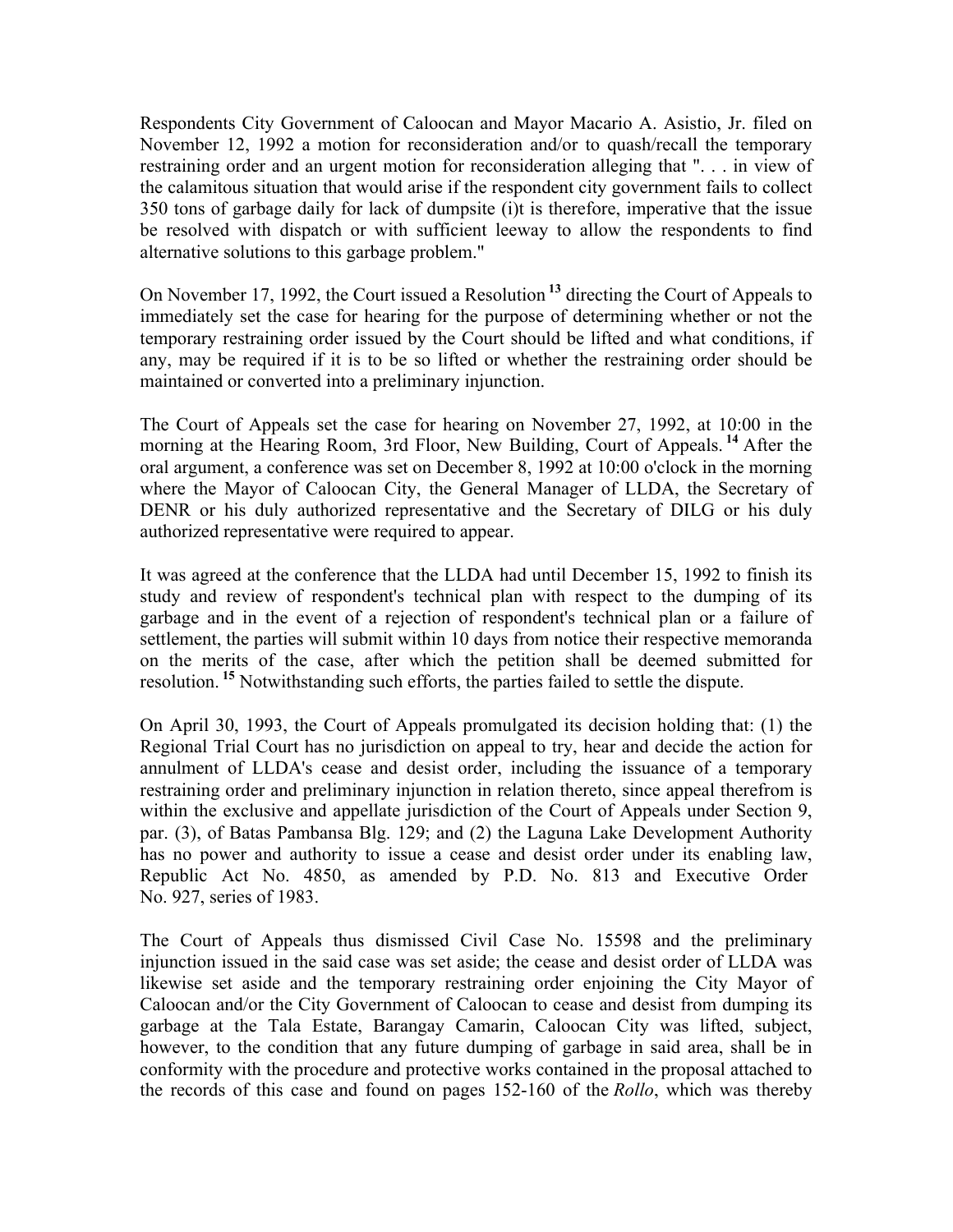adopted by reference and made an integral part of the decision, until the corresponding restraining and/or injunctive relief is granted by the proper Court upon LLDA's institution of the necessary legal proceedings.

Hence, the Laguna Lake Development Authority filed the instant petition for review on *certiorari*, now docketed as G.R. No. 110120, with prayer that the temporary restraining order lifted by the Court of Appeals be re-issued until after final determination by this Court of the issue on the proper interpretation of the powers and authority of the LLDA under its enabling law.

On July, 19, 1993, the Court issued a temporary restraining order **<sup>16</sup>** enjoining the City Mayor of Caloocan and/or the City Government of Caloocan to cease and desist from dumping its garbage at the Tala Estate, Barangay Camarin, Caloocan City, effective as of this date and containing until otherwise ordered by the Court.

It is significant to note that while both parties in this case agree on the need to protect the environment and to maintain the ecological balance of the surrounding areas of the Camarin open dumpsite, the question as to which agency can lawfully exercise jurisdiction over the matter remains highly open to question.

The City Government of Caloocan claims that it is within its power, as a local government unit, pursuant to the general welfare provision of the Local Government Code, **<sup>17</sup>** to determine the effects of the operation of the dumpsite on the ecological balance and to see that such balance is maintained. On the basis of said contention, it questioned, from the inception of the dispute before the Regional Trial Court of Caloocan City, the power and authority of the LLDA to issue a cease and desist order enjoining the dumping of garbage in the Barangay Camarin over which the City Government of Caloocan has territorial jurisdiction.

The Court of Appeals sustained the position of the City of Caloocan on the theory that Section 7 of Presidential Decree No. 984, otherwise known as the Pollution Control law, authorizing the defunct National Pollution Control Commission to issue an *ex-parte* cease and desist order was not incorporated in Presidential Decree No. 813 nor in Executive Order No. 927, series of 1983. The Court of Appeals ruled that under Section 4, par. (d), of Republic Act No. 4850, as amended, the LLDA is instead required "to institute the necessary legal proceeding against any person who shall commence to implement or continue implementation of any project, plan or program within the Laguna de Bay region without previous clearance from the Authority."

The LLDA now assails, in this partition for review, the abovementioned ruling of the Court of Appeals, contending that, as an administrative agency which was granted regulatory and adjudicatory powers and functions by Republic Act No. 4850 and its amendatory laws, Presidential Decree No. 813 and Executive Order No. 927, series of 1983, it is invested with the power and authority to issue a cease and desist order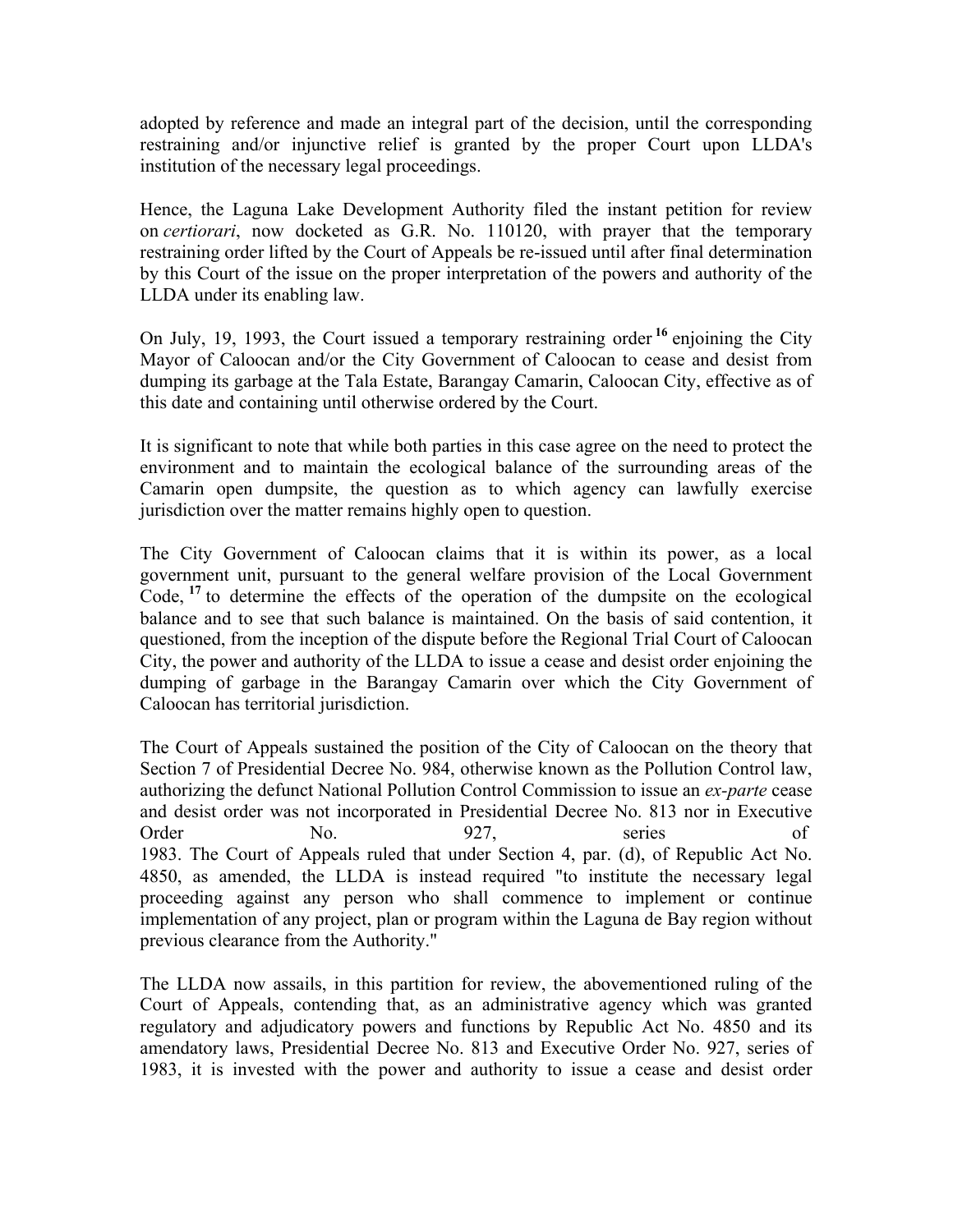pursuant to Section 4 par. (c), (d), (e), (f) and (g) of Executive Order No. 927 series of 1983 which provides, thus:

> Sec. 4. *Additional Powers and Functions*. The authority shall have the following powers and functions:

xxx xxx xxx

(c) Issue orders or decisions to compel compliance with the provisions of this Executive Order and its implementing rules and regulations only after proper notice and hearing.

(d) Make, alter or modify orders requiring the discontinuance of pollution specifying the conditions and the time within which such discontinuance must be accomplished.

(e) Issue, renew, or deny permits, under such conditions as it may determine to be reasonable, for the prevention and abatement of pollution, for the discharge of sewage, industrial waste, or for the installation or operation of sewage works and industrial disposal system or parts thereof.

(f) After due notice and hearing, the Authority may also revoke, suspend or modify any permit issued under this Order whenever the same is necessary to prevent or abate pollution.

(g) Deputize in writing or request assistance of appropriate government agencies or instrumentalities for the purpose of enforcing this Executive Order and its implementing rules and regulations and the orders and decisions of the Authority.

The LLDA claims that the appellate court deliberately suppressed and totally disregarded the above provisions of Executive Order No. 927, series of 1983, which granted administrative quasi-judicial functions to LLDA on pollution abatement cases.

In light of the relevant environmental protection laws cited which are applicable in this case, and the corresponding overlapping jurisdiction of government agencies implementing these laws, the resolution of the issue of whether or not the LLDA has the authority and power to issue an order which, in its nature and effect was injunctive, necessarily requires a determination of the threshold question: Does the Laguna Lake Development Authority, under its Charter and its amendatory laws, have the authority to entertain the complaint against the dumping of garbage in the open dumpsite in Barangay Camarin authorized by the City Government of Caloocan which is allegedly endangering the health, safety, and welfare of the residents therein and the sanitation and quality of the water in the area brought about by exposure to pollution caused by such open garbage dumpsite?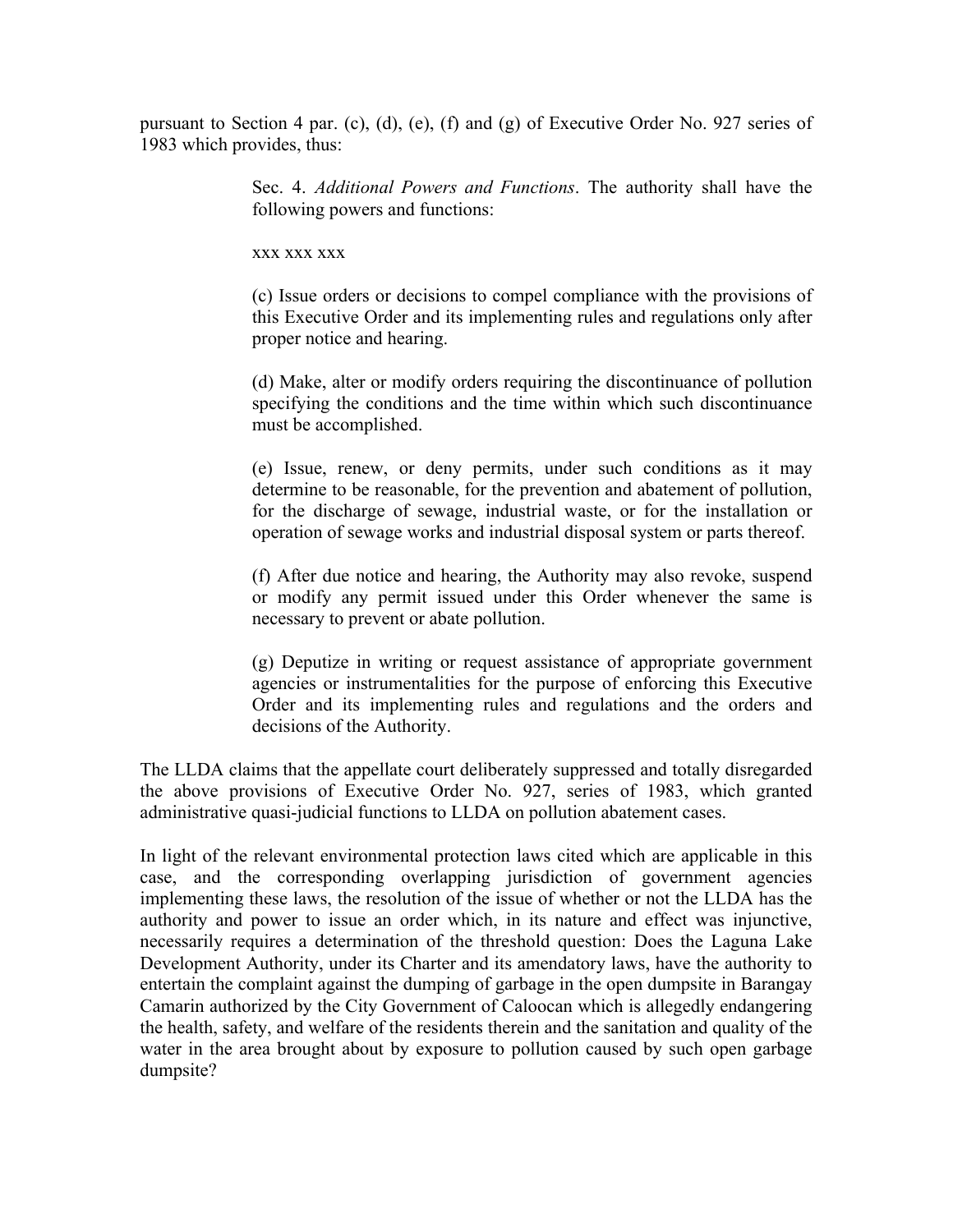The matter of determining whether there is such pollution of the environment that requires control, if not prohibition, of the operation of a business establishment is essentially addressed to the Environmental Management Bureau (EMB) of the DENR which, by virtue of Section 16 of Executive Order No. 192, series of 1987, **<sup>18</sup>** has assumed the powers and functions of the defunct National Pollution Control Commission created under Republic Act No. 3931. Under said Executive Order, a Pollution Adjudication Board (PAB) under the Office of the DENR Secretary now assumes the powers and functions of the National Pollution Control Commission with respect to adjudication of pollution cases. **<sup>19</sup>**

As a general rule, the adjudication of pollution cases generally pertains to the Pollution Adjudication Board (PAB), except in cases where the special law provides for another forum. It must be recognized in this regard that the LLDA, as a specialized administrative agency, is specifically mandated under Republic Act No. 4850 and its amendatory laws to carry out and make effective the declared national policy **<sup>20</sup>** of promoting and accelerating the development and balanced growth of the Laguna Lake area and the surrounding provinces of Rizal and Laguna and the cities of San Pablo, Manila, Pasay, Quezon and Caloocan **<sup>21</sup>** *with due regard and adequate provisions for environmental*  management and control, preservation of the quality of human life and ecological *systems, and the prevention of undue ecological disturbances, deterioration and pollution*. Under such a broad grant and power and authority, the LLDA, by virtue of its special charter, obviously has the responsibility to protect the inhabitants of the Laguna Lake region from the deleterious effects of pollutants emanating from the discharge of wastes from the surrounding areas. In carrying out the aforementioned declared policy, the LLDA is mandated, among others, to pass upon and approve or disapprove all plans, programs, and projects proposed by local government offices/agencies within the region, public corporations, and private persons or enterprises where such plans, programs and/or projects are related to those of the LLDA for the development of the region. **<sup>22</sup>**

In the instant case, when the complainant Task Force Camarin Dumpsite of Our Lady of Lourdes Parish, Barangay Camarin, Caloocan City, filed its letter-complaint before the LLDA, the latter's jurisdiction under its charter was validly invoked by complainant on the basis of its allegation that the open dumpsite project of the City Government of Caloocan in Barangay Camarin was undertaken without a clearance from the LLDA, as required under Section 4, par. (d), of Republic Act. No. 4850, as amended by P.D. No. 813 and Executive Order No. 927. While there is also an allegation that the said project was without an Environmental Compliance Certificate from the Environmental Management Bureau (EMB) of the DENR, the primary jurisdiction of the LLDA over this case was recognized by the Environmental Management Bureau of the DENR when the latter acted as intermediary at the meeting among the representatives of the City Government of Caloocan, Task Force Camarin Dumpsite and LLDA sometime in July 1992 to discuss the possibility of re-opening the open dumpsite.

Having thus resolved the threshold question, the inquiry then narrows down to the following issue: Does the LLDA have the power and authority to issue a "cease and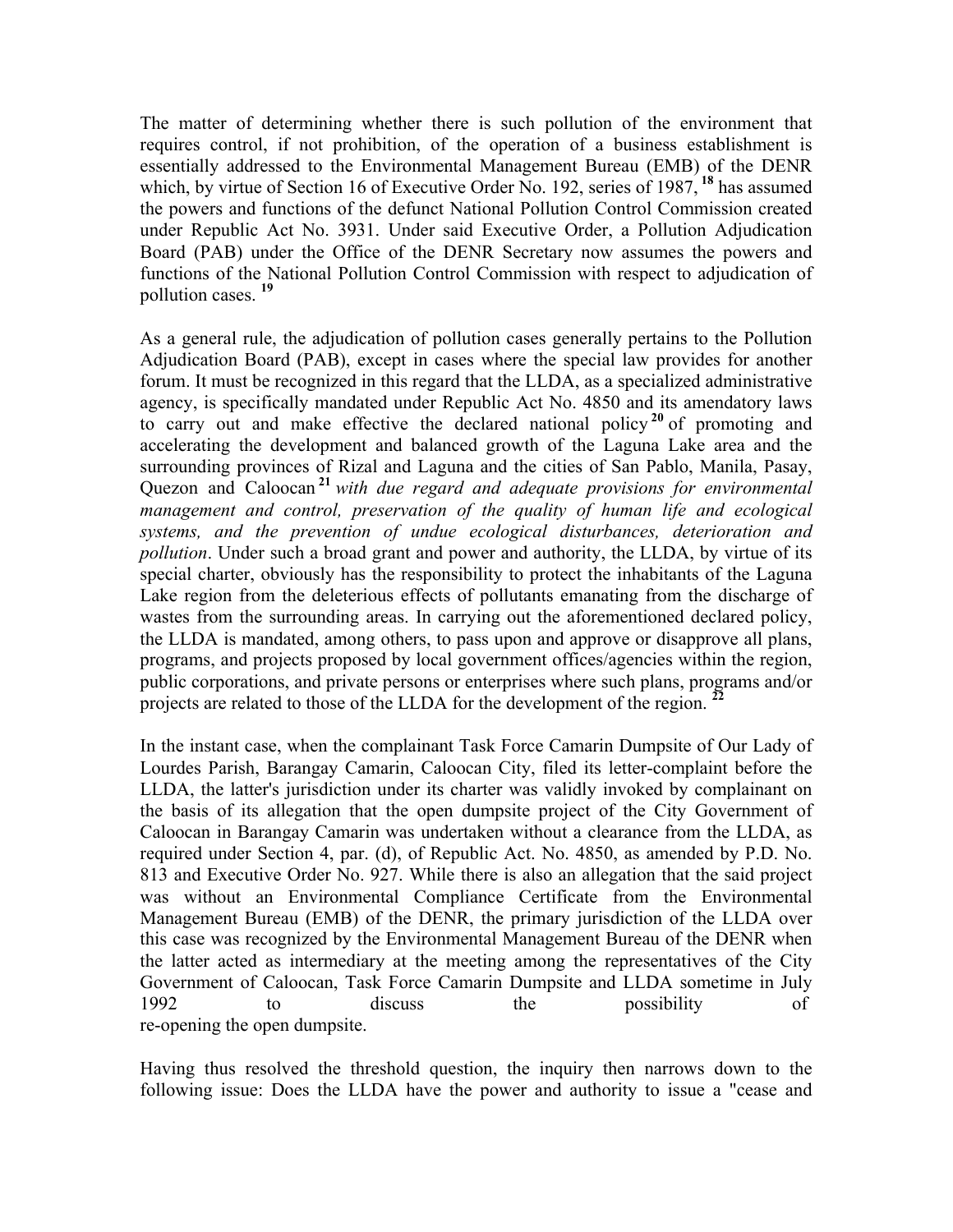desist" order under Republic Act No. 4850 and its amendatory laws, on the basis of the facts presented in this case, enjoining the dumping of garbage in Tala Estate, Barangay Camarin, Caloocan City.

The irresistible answer is in the affirmative.

The cease and desist order issued by the LLDA requiring the City Government of Caloocan to stop dumping its garbage in the Camarin open dumpsite found by the LLDA to have been done in violation of Republic Act No. 4850, as amended, and other relevant environment laws, <sup>23</sup> cannot be stamped as an unauthorized exercise by the LLDA of injunctive powers. By its express terms, Republic Act No. 4850, as amended by P.D. No. 813 and Executive Order No. 927, series of 1983, authorizes the LLDA to "*make*, alter or modify order requiring the discontinuance or pollution." **<sup>24</sup>** (Emphasis supplied) Section 4, par. (d) explicitly authorizes the LLDA to *make*whatever order may be necessary in the exercise of its jurisdiction.

To be sure, the LLDA was not expressly conferred the power "to issue and *ex-parte* cease and desist order" in a language, as suggested by the City Government of Caloocan, similar to the express grant to the defunct National Pollution Control Commission under Section 7 of P.D. No. 984 which, admittedly was not reproduced in P.D. No. 813 and E.O. No. 927, series of 1983. However, it would be a mistake to draw therefrom the conclusion that there is a denial of the power to issue the order in question when the power "to *make*, alter or modify orders requiring the discontinuance of pollution" is expressly and clearly bestowed upon the LLDA by Executive Order No. 927, series of 1983.

Assuming *arguendo* that the authority to issue a "cease and desist order" were not expressly conferred by law, there is jurisprudence enough to the effect that the rule granting such authority need not necessarily be express.**<sup>25</sup>** While it is a fundamental rule that an administrative agency has only such powers as are expressly granted to it by law, it is likewise a settled rule that an administrative agency has also such powers as are necessarily implied in the exercise of its express powers. **<sup>26</sup>** In the exercise, therefore, of its express powers under its charter as a regulatory and quasi-judicial body with respect to pollution cases in the Laguna Lake region, the authority of the LLDA to issue a "cease and desist order" is, perforce, implied. Otherwise, it may well be reduced to a "toothless" paper agency.

In this connection, it must be noted that in *Pollution Adjudication Board v*. *Court of Appeals, et al*., **<sup>27</sup>** the Court ruled that the Pollution Adjudication Board (PAB) has the power to issue an *ex-parte* cease and desist order when there is *prima facie* evidence of an establishment exceeding the allowable standards set by the anti-pollution laws of the country. The *ponente*, Associate Justice Florentino P. Feliciano, declared:

> *Ex parte* cease and desist orders are permitted by law and regulations in situations like that here presented precisely because stopping the continuous discharge of pollutive and untreated effluents into the rivers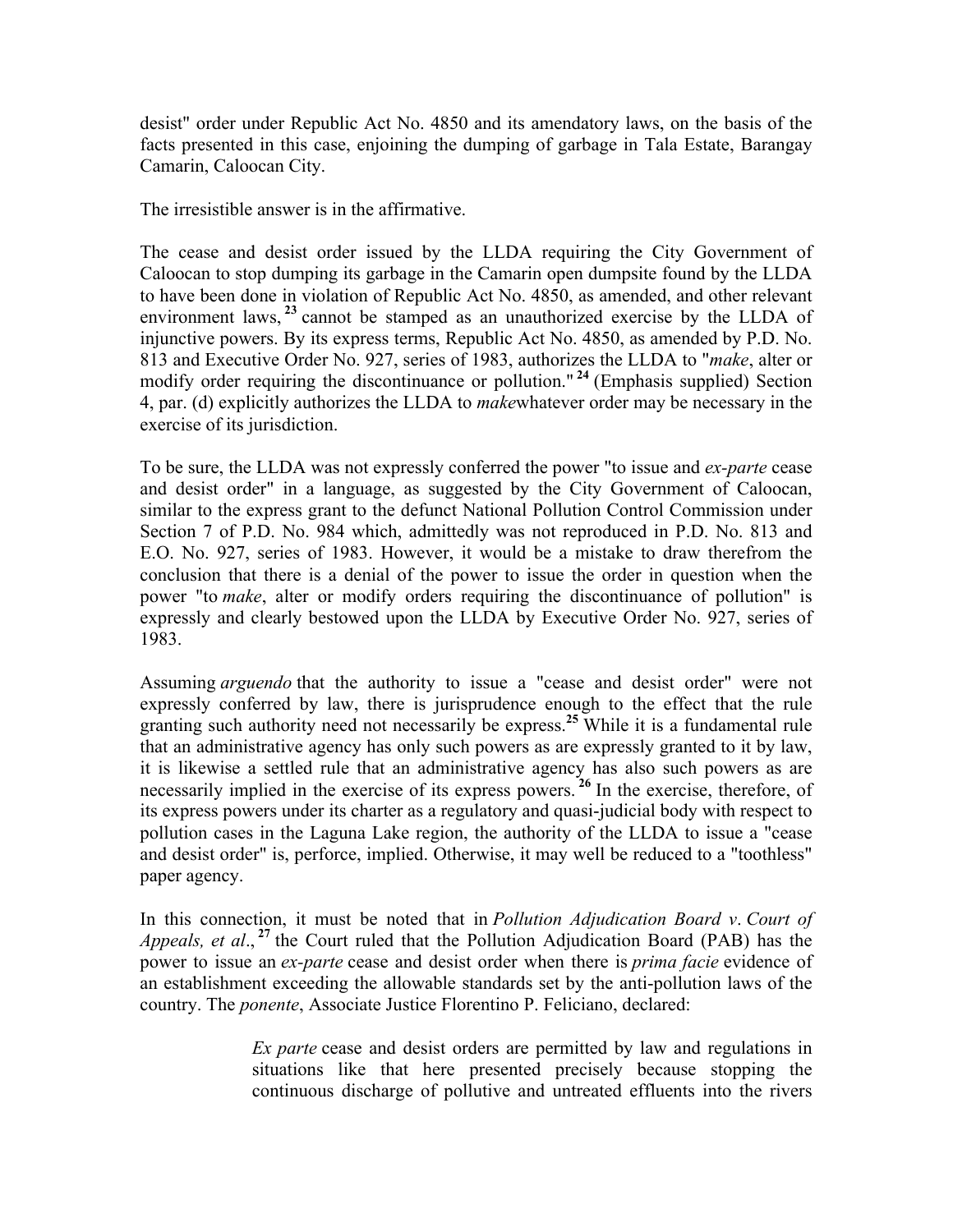and other inland waters of the Philippines cannot be made to wait until protracted litigation over the ultimate correctness or propriety of such orders has run its full course, including multiple and sequential appeals such as those which Solar has taken, which of course may take several years. The relevant pollution control statute and implementing regulations were enacted and promulgated in the exercise of that pervasive, sovereign power to protect the safety, health, and general welfare and comfort of the public, as well as the protection of plant and animal life, commonly designated as the police power. It is a constitutional commonplace that the ordinary requirements of procedural due process yield to the necessities of protecting vital public interests like those here involved, through the exercise of police power. . . .

The immediate response to the demands of "the necessities of protecting vital public interests" gives vitality to the statement on ecology embodied in the Declaration of Principles and State Policies or the 1987 Constitution. Article II, Section 16 which provides:

> The State shall protect and advance the right of the people to a balanced and healthful ecology in accord with the rhythm and harmony of nature.

As a constitutionally guaranteed right of every person, it carries the correlative duty of non-impairment. This is but in consonance with the declared policy of the state "to protect and promote the right to health of the people and instill health consciousness among them."<sup>28</sup> It is to be borne in mind that the Philippines is party to the Universal Declaration of Human Rights and the Alma Conference Declaration of 1978 which recognize health as a fundamental human right. **<sup>29</sup>**

The issuance, therefore, of the cease and desist order by the LLDA, as a practical matter of procedure under the circumstances of the case, is a proper exercise of its power and authority under its charter and its amendatory laws. Had the cease and desist order issued by the LLDA been complied with by the City Government of Caloocan as it did in the first instance, no further legal steps would have been necessary.

The charter of LLDA, Republic Act No. 4850, as amended, instead of conferring upon the LLDA the means of directly enforcing such orders, has provided under its Section 4 (d) the power to institute "necessary legal proceeding against any person who shall commence to implement or continue implementation of any project, plan or program within the Laguna de Bay region without previous clearance from the LLDA."

Clearly, said provision was designed to invest the LLDA with sufficiently broad powers in the regulation of all projects initiated in the Laguna Lake region, whether by the government or the private sector, insofar as the implementation of these projects is concerned. It was meant to deal with cases which might possibly arise where decisions or orders issued pursuant to the exercise of such broad powers may not be obeyed, resulting in the thwarting of its laudabe objective. To meet such contingencies, then the writs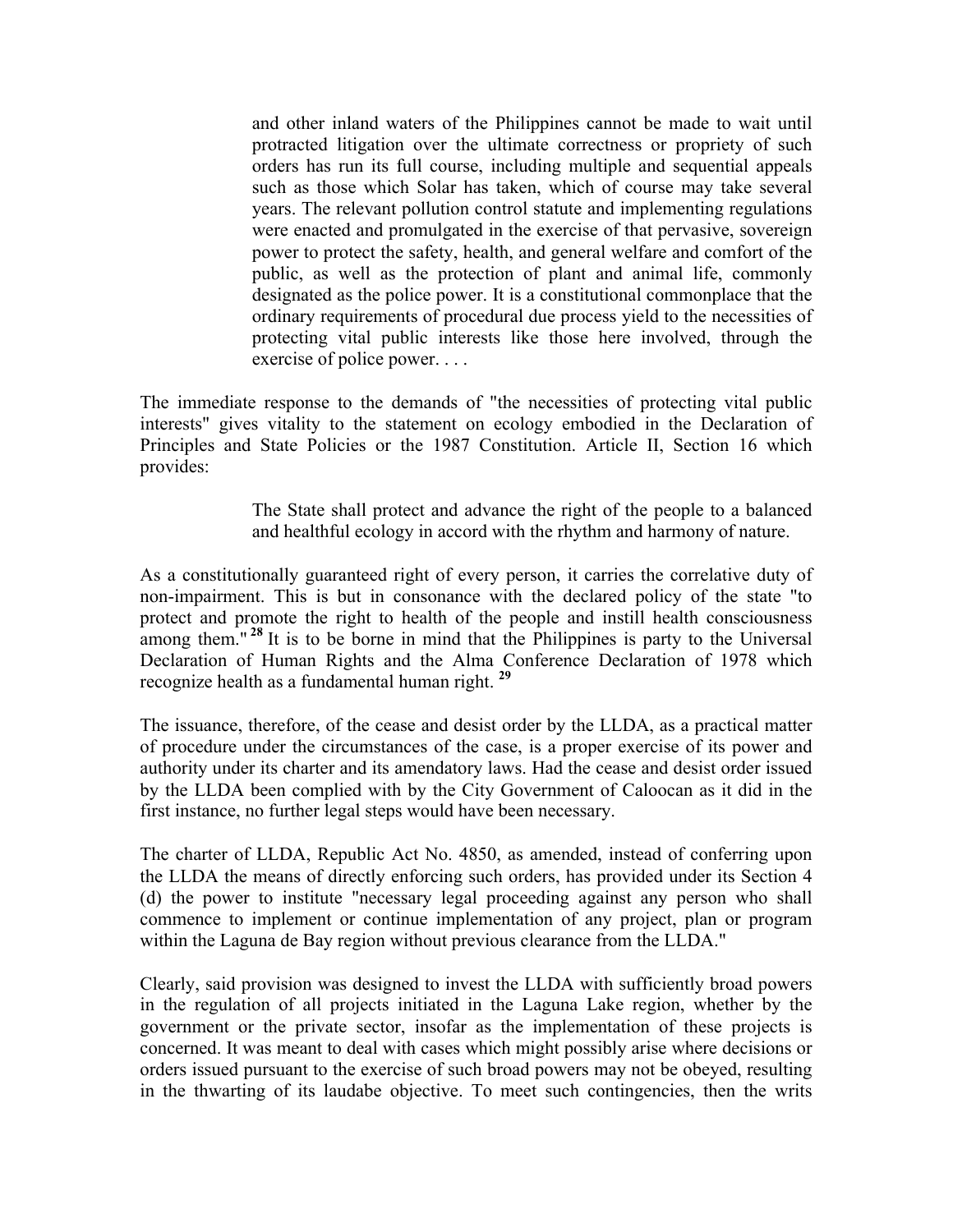of *mandamus* and injunction which are beyond the power of the LLDA to issue, may be sought from the proper courts.

Insofar as the implementation of relevant anti-pollution laws in the Laguna Lake region and its surrounding provinces, cities and towns are concerned, the Court will not dwell further on the related issues raised which are more appropriately addressed to an administrative agency with the special knowledge and expertise of the LLDA.

WHEREFORE, the petition is GRANTED. The temporary restraining order issued by the Court on July 19, 1993 enjoining the City Mayor of Caloocan and/or the City Government of Caloocan from dumping their garbage at the Tala Estate, Barangay Camarin, Caloocan City is hereby made permanent.

SO ORDERED.

*Feliciano, Bidin, Melo and Vitug, JJ., concur.*

### **#Footnotes**

1 Jorge S. Imperial, *J*., *ponente*, Vicente V. Mendoza and Quirino D. Abad Santos, Jr., *JJ*., concurring.

2 Annex "C", Petition, G.R. No. 107542, *Rollo*, pp. 47-51.

3 Webster's Third International Dictionary (1986) defines "leachate" as the liquid that has percolated through soil or other medium.

4 Establishing An Environmental Impact Statement System, Including Other Environmental Management Related Measures And For Other Purposes (June 11, 1978).

5 An Act Creating The Laguna Lake Development Authority, Prescribing Its Powers, Functions and Duties, Providing Funds Therefor, And For Other Purposes (July 18, 1966).

6 Annex "D", Petition, G.R. No. 107542, *Rollo*, pp. 52-54.

7 *Ibid*.

8 Annex "G", Petition, G.R. No. 107542, *Rollo*, pp. 58-63.

9 Annex "M", Petition, G.R. No. 107542, *Rollo*, pp. 77-81.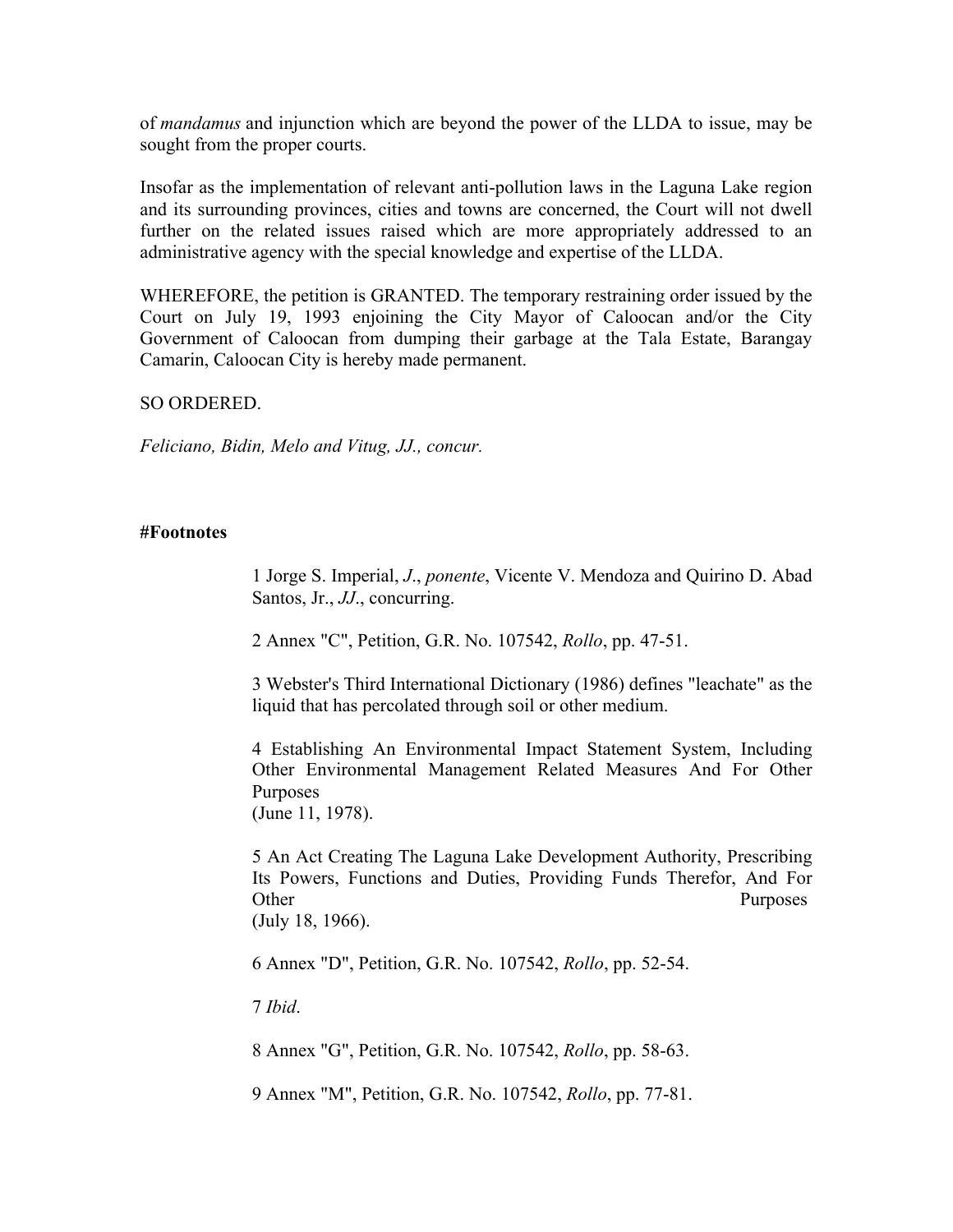10 Annex "O", Petition, G.R. No. 107542, *Rollo*, pp. 83-90.

11 Annex "A", Petition, G.R. No. 107542, *Rollo*, pp. 29-37.

12 G.R. No. 107542, *Rollo*, pp. 93-95.

13 G.R. No. 107542, *Rollo*, pp. 98-99.

14 *Ibid*, p. 97.

15 G.R. No. 107542, *Rollo*, pp. 129-130.

16 G.R. No. 110120, *Rollo*, p. 70.

17 Section 16, Republic Act No. 7160, otherwise known as "The Local Government Code of 1991."

18 Providing For The Reorganization Of The Department Of Environment, Energy And Natural Resources, Renaming It As The Department of Environment and Natural Resources, And For Other Purposes (June 10, 1987).

19 Section 19, Executive Order No. 192, series of 1987.

20 Section 1, Republic Act No. 4850, as amended by P.D. No. 813 and Executive Order No. 927, series of 1983.

21 Section 41, par. (4), Republic Act No. 4850, as amended by P.D. No. 813 and Executive Order No. 927, series of 1983.

22 Section 4, par. (d), Republic Act No. 4850, as amended by P.D. No. 813 and Executive Order No. 927, series of 1983. (Emphasis supplied)

23 Sections 45 and 48, Presidential Decree No. 1152, otherwise known as Philippine Environment Code which requires that solid waste disposal shall be by sanitary landfill, incineration, composting and other methods as may be approved by competent government authority and, that the sites shall conform with existing zoning, land use standards, and pollution control regulations, respectively; Section 4, Presidential Decree No. 1586.

24 Section 4, par. (d), Executive Order No. 927, series of 1983.

25 Motor Transit Co. v. Railroad Com., 189 CAL 573, 209 P 586.